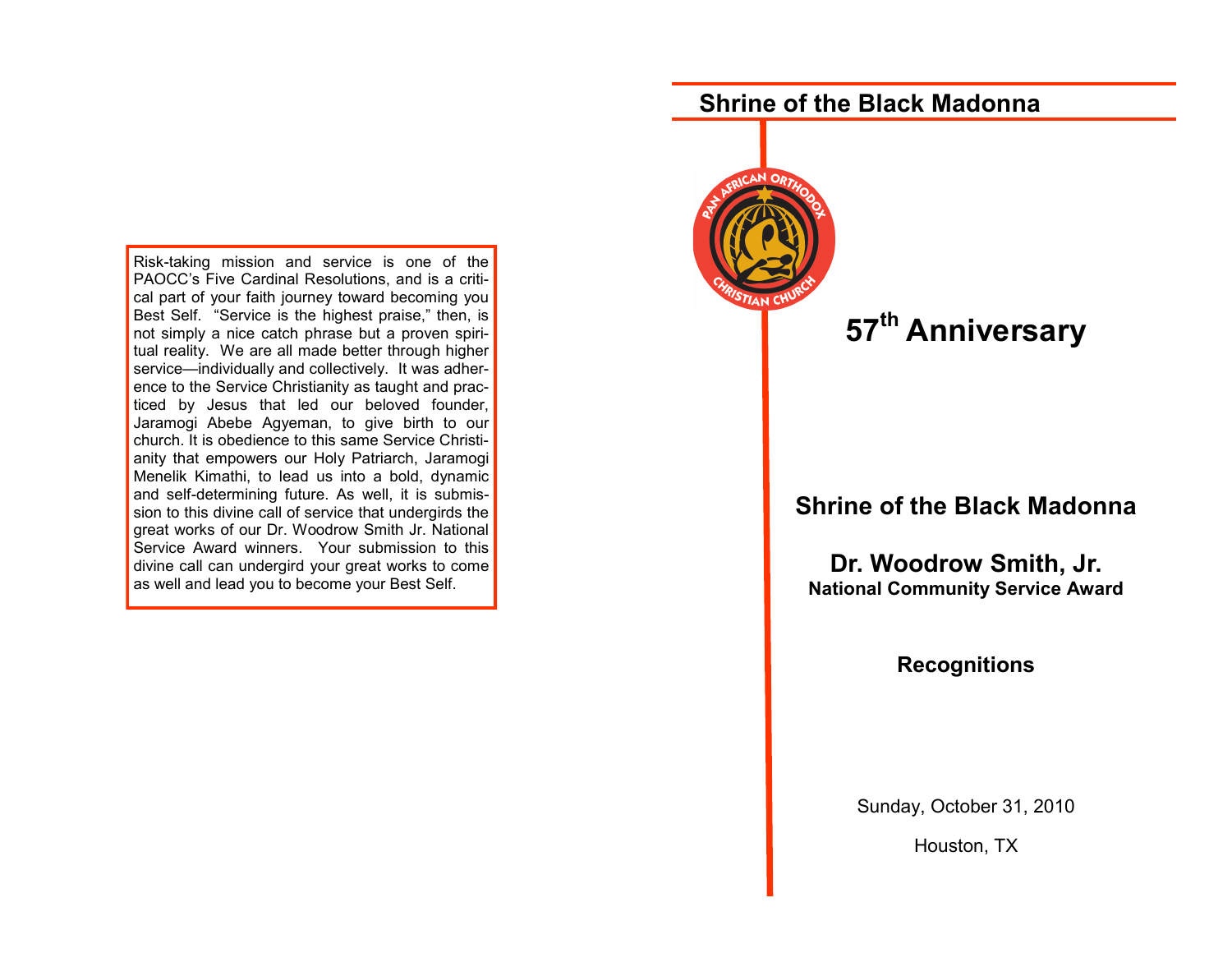# *"The son of man came not to be served but to serve."*  Mark 10:34



#### **SIS. JAHA KADIRIFU (MRS. DONNA KADIRIFU)**

Sis. Jaha (Donna) Kadirifu is known throughout the Greater Houston area for her work as Recreation Facility Manager of the Judson Robinson Jr. Community Center. There, Sis. Jaha develops, implements and evaluates all recreational programs, and recruits volunteers, assists the Division

Manager in the supervision of the entire region and provides a high level of customer service to all who enter the doors of Judson Robinson.

Ii is in her administration of customer service where Sis. Jaha is legendary for going above and beyond the call of duty. There are few, if any children in HISD's pre-K, elementary and middle schools who have not been positively and profoundly impacted by the work of Sis. Jaha. She oversees sports leagues, free karate lessons, YMCA summer camps, and the extremely impactful Judson Robinson After School Program offering students tutoring, mentors and positive activities.

As an ever-busy change agent Sis. Jaha started the Healthy Kids Program in collaboration with Texas Children's Hospital and the Baylor Research Center; served as a board member for Athletes Seeking Knowledge Scholarship program; and instituted the Personal Responsibility in Daily Effort Awards. In addition, Sis. Jaha has led her Community Center to be recognized for having one of the best Park Advisory Councils in Houston, winning numerous Keep Houston Beautiful Awards. Her leadership and heart for service has earned Sis. Jaha a Certificate of Appreciation for facilitating management training and a Frontline Award.

Though Sis. Jaha has earned icon status for her work at Judson Robinson, to many she is known as Houston's greatest Kwanzaa advocate, serving proudly on the Greater Houston Kwanzaa Committee for close to a decade. Her efforts with the Greater Houston Kwanzaa Committee have given the city one of the most respected Kwanzaa celebrations in the country. This is no small feat when you consider that Sis. Jaha is responsible for coordinating seven days and nights of Kwanzaa activities with numerous community organizations, schools, churches, youth groups, vendors, artists, and community stakeholders. Yet, she has been able to pull it off successfully year after year, growing the event annually into a valued Houston tradition.

And if that weren't enough, Sis. Jaha is passionate about raising awareness to the issue of Breast Cancer, and organizes groups to walk in and donate to Houston's annual Breast cancer Walk. Moreover, Sis. Jaha lends her time and energy to local Feed the Hungry efforts.

Yet, to the rare church member who may not know of Sis. Jaha's city-wide exploits as a community servant on multiple fronts, she is still considered a community servant par excellence for her work as the church's Youth Coordinator. Over the years, Sis. Jaha has been counted on to organize and coordinate such youth activities including Bible Class, Easter activities, Halloween festivities, Advent / Christmas Season parties and youth service opportunities, field trips, mentor sessions, group meetings, and so much more. And with every moment she spends with youth Sis. Jaha advocates for the educational excellence she continues to seek for herself, earning continuing education certificates and credits in the following subjects: Asia Society of Texas Afterschool Global Learning, Personal Records Specialist, Administration Supervisor, Computer/ Machine Operator, Primary Leadership Development, and Basic NCO.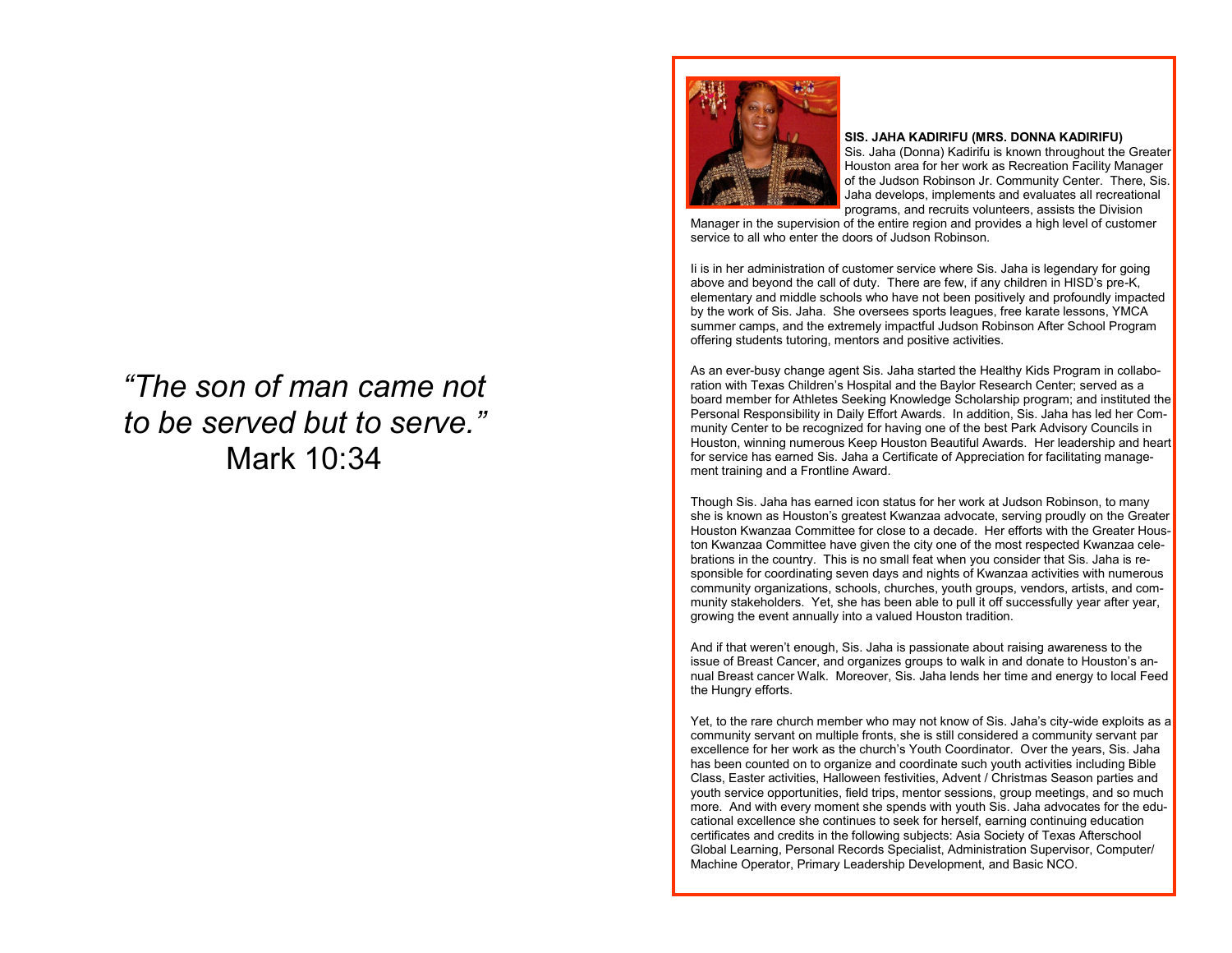

#### **LT. TEKETEKE (MS. TERRI DICKERSON)**

In September Lt. Teketeke celebrate d 20 years of Christian service as a member of the PAOCC. During the past 20 years she has faithfully served in many capacities. Lt. Teketeke has

worked with the Alkebu-Lan Nursery under the direction of Bishop Binta Chui and taught at the Alkebu-Lan Home School. In addition, Lt. Teketeke had a brief stint in the choir and coordinated the Missionary Outreach program, for the Southwest Region. In 1998 she was drafted into the Holy Order of the Maccabees, and as a Maccabee she did a tour of duty to the Southern Region (Shrine #9, Atlanta, GA) and participated in "the experience of a lifetime," Mount Ephraim Project at Beulah Land. Lt. Teketeke was also a proud member of the **Sisters in the Struggle of the PAOCC**, Cultural Center staff and long-time Black Slate volunteer.

Lt. Teketeke joined the Shrine Christian Center's Health Ministry early on and in 2000 she was assigned Health Ministry Coordinator. Shortly afterwards, Lt. Teketeke received her Master of Science Degree in Health Education from Texas Southern University. Since then she has worked at building collaborations with medical, health and wellness institutions and community-based groups such as the City of Houston's Urban Aids Ministry, the Balm in Gilead, St. Hope, the Warren Corporation, the American Heart Association, the American Red Cross, and Sisters Network Inc., to name a few. In the aftermath of Hurricane Katrina Lt. Teketeke worked diligently to recruit a multidisciplinary team of health care professionals and coordinate health services for Hurricane Katrina survivors.

Ever the education advocate, Lt. Teketeke has remained as committed to education as a lifelong pursuit as a vehicle for being an even more effective community servant. She received certification from the International Parish Nurse Resources Center and the Deaconess Nurse Ministries for Parish/Congregational Nurses from Houston Baptist University. She also attended the Interdenominational Theological Center's Health Education and Leadership Project for the National Faith Leaders Training Institute, and earned additional certification from the Rice University Volunteer Management Academy.

Lt. Teketeke wears many hats. Along with being a member of Alpha Kappa Alpha Sorority, Inc., she is a Certified Health Education Specialist (CHES), Training Program Coordination for Coastal Area Health Education Center, and an adjunct faculty member for College of the Mainland. Lt. Teketeke received her BS from Wayne State University in Detroit, her home town, and her training and education in nursing from the U.S. Army. A recipient of the Scaife Family Foundation Medical Track Scholarship for the National Rural Institute on Alcohol and Drug Abuse at the University of Wisconsin, Lt. Teketeke was also awarded the Bridging Faith and Health: The Roll of the Church Scholarship at Emory University's Candler School of Theology. She has most recently served on the planning committees for the Fight Against Childhood Obesity Conference, Cancer Tools for Texans Conference, and the CHW Summit and Annual Conference. Presently, Lt. Teketeke serves on the Interreligious Faith.

### **The Shrine of the Black Madonna**

**Dr. Woodrow Smith, Jr. National Community Service Award** 



Cardinal Aminifu Waganga (Dr. Woodrow Smith Jr.) served the Nation in ways too numerous to count, and with a depth of care, excellence, and impact that has been unsurpassed in the annals of our church's 57 year history. In every region in which he served Cardinal Aminifu became nothing short of a legend for the positive and lasting impact he left upon the people with whom he interacted. So great and so long and so consistent and so dedicated was Cardinal Aminifu's service that it is only fitting that the National Service Award given out by the Pan African Orthodox Christian Church be named in his honor.

**\_\_\_\_\_\_\_\_\_\_\_\_\_\_\_\_\_\_\_\_\_\_\_\_\_\_\_\_**

The tangible expression of an individual's Christian faith can be measured by the difference one makes in the world with their life. This sentiment was express by Martin Luther King when he said, "Service is the rent we pay for the space we occupy." As a fellowship laboring to make our church a force for good in the world, we in the Shrine of the Black Madonna believe service is the highest praise. Rooted in the belief in the equality of souls, we are dedicated to creating a world where the divine value of all human beings is accepted, respected and protected. While all our members are urged to be involved in community service, there are some who by their exemplary service have distinguished themselves and profoundly enhanced our ministry. Therefore, these shining example of service and have been selected for recognition and appreciation during our Anniversary Month as a celebration of our mission and tradition. Recipients of this award exemplify the words of our founder and first Holy Patriarch, Jaramogi Abebe Agyeman, "Everything I have done with my life, I did because I was a Christian."